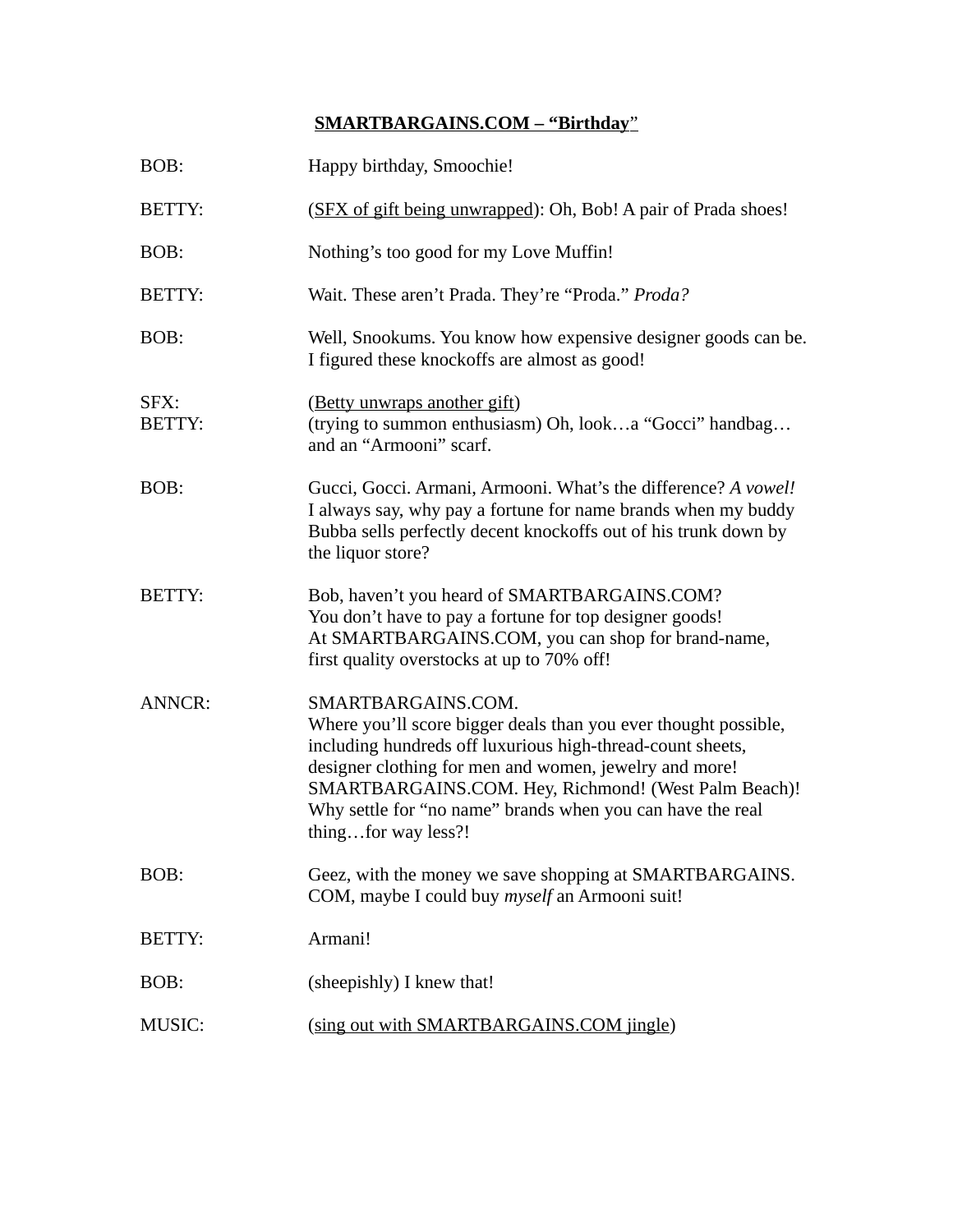## **SMARTBARGAINS.COM -- "The Deal"**

| SFX:<br>FRAN:            | (ambient sound of a café at lunch time)<br>Sylvia, are you alright? You look flushed!                                                     |
|--------------------------|-------------------------------------------------------------------------------------------------------------------------------------------|
| SYLVIA:                  | (giggling) Does it show?                                                                                                                  |
| FRAN:                    | You're fooling around with Raoul, your pilates instructor, aren't you?!                                                                   |
| SYLVIA:                  | No, no. I've just got some great gossip for you!                                                                                          |
| FRAN:                    | Gloria's getting a tummy tuck!                                                                                                            |
| SYLVIA:                  | No.                                                                                                                                       |
| FRAN:                    | Betty's having a butt lift!                                                                                                               |
| SYLVIA:                  | No! It's even bigger than that!                                                                                                           |
| FRAN:                    | What could be bigger than Betty's butt?                                                                                                   |
| SYLVIA:                  | (shocked) What? NO! I've found a great place to get great deals!                                                                          |
| FRAN:                    | Great deals on what?                                                                                                                      |
| SYLVIA:                  | Fabulous 1200 thread-count sheets! Hot-off-the-runway designer<br>clothes! "Bling-bling" that'll knock your socks off!                    |
| FRAN:                    | Bling who?                                                                                                                                |
| SYLVIA:                  | Bling this. The coolest cameras, DVD players, toysyou name it!<br>Online, anytime, everything's always on sale!                           |
| FRAN:                    | Are you serious?                                                                                                                          |
| <b>SYLVIA:</b>           | As serious as my Herbie's triple-bypass! Check it out at<br>SMARTBARGAINS.COM. Write it down on your napkin,<br>there. SMARTBARGAINS.COM. |
| <b>ANNCR:</b>            | SMARTBARGAINS.COM. Top-quality merchandise,<br>hundreds of dollars off retail. Why shop anywhere else?                                    |
| SYLVIA:<br><b>MUSIC:</b> | (whispers) I'm telling you – this is gonna be bigger than Botox!<br>(sing out on SMARTBARGAINS.COM jingle)                                |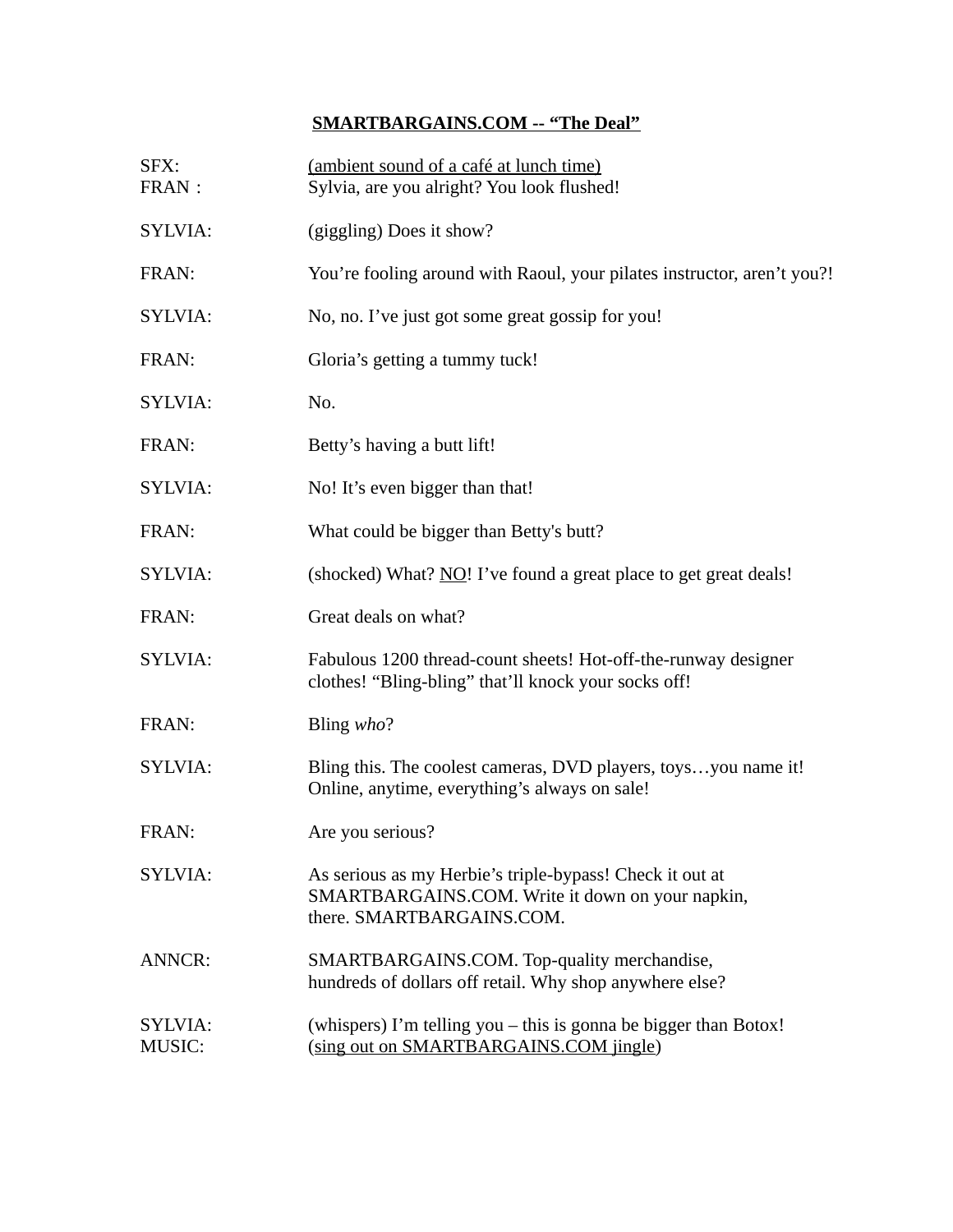# **SMARTBARGAINS.COM – "Bridezillas Anonymous"**

| SFX:          | (ambient noise as gavel pounds and a meeting is called to order)                                                                                                                                                                              |
|---------------|-----------------------------------------------------------------------------------------------------------------------------------------------------------------------------------------------------------------------------------------------|
| LEADER:       | This meeting of Bridezillas Anonymous will now<br>come to order. The chair recognizes Molly O'Connell.                                                                                                                                        |
| <b>MOLLY:</b> | What's wrong with asking my grandmother to lose 20 pounds so<br>she looks good in my wedding pictures?                                                                                                                                        |
| KATE:         | Yeah, and how dare my guests object to flying to Fiji and<br>rappelling down a waterfall for my wedding.<br>I'm the bride! It's my day!                                                                                                       |
| SFX:          | (the group murmurs in agreement)                                                                                                                                                                                                              |
| LEADER:       | The chair recognizes Lisa                                                                                                                                                                                                                     |
| LISA:         | Well, at least I've found a way for my guests to get me<br>everything I want without their yammering about spending<br>lots of money. It's SMARTBARGAINS.COM.                                                                                 |
| <b>MOLLY:</b> | SMARTBARGAINS.COM?                                                                                                                                                                                                                            |
| LISA:         | It's this amazing site where your guests can buy the best stuff<br>at incredible discount prices - top brands like Prada, Fendi,<br>Cuisinart and Calphalon. Everything from housewares to<br>electronics to clothes to jewelry. All for you! |
|               | GROUP (in unison): Cause I'm the bride and it's my day!                                                                                                                                                                                       |
| <b>MOLLY:</b> | Speaking of jewelry $-$ can you believe my selfish bridesmaids<br>refuse to buy diamond tiaras?                                                                                                                                               |
| LISA:         | Well, they can get everything else they need at<br>SMARTBARGAINS.COMshower gifts, wedding<br>gifts, gifts for the rest of your life. Then you can get back<br>to more important matters. Like controlling the weather<br>on your wedding day! |
| KATE:         | It had better be sunny or else (others murmur)                                                                                                                                                                                                |
| <b>ANNCR:</b> | SMARTBARGAINS.COM. Shopping anywhere else<br>is just not "Smart"!                                                                                                                                                                             |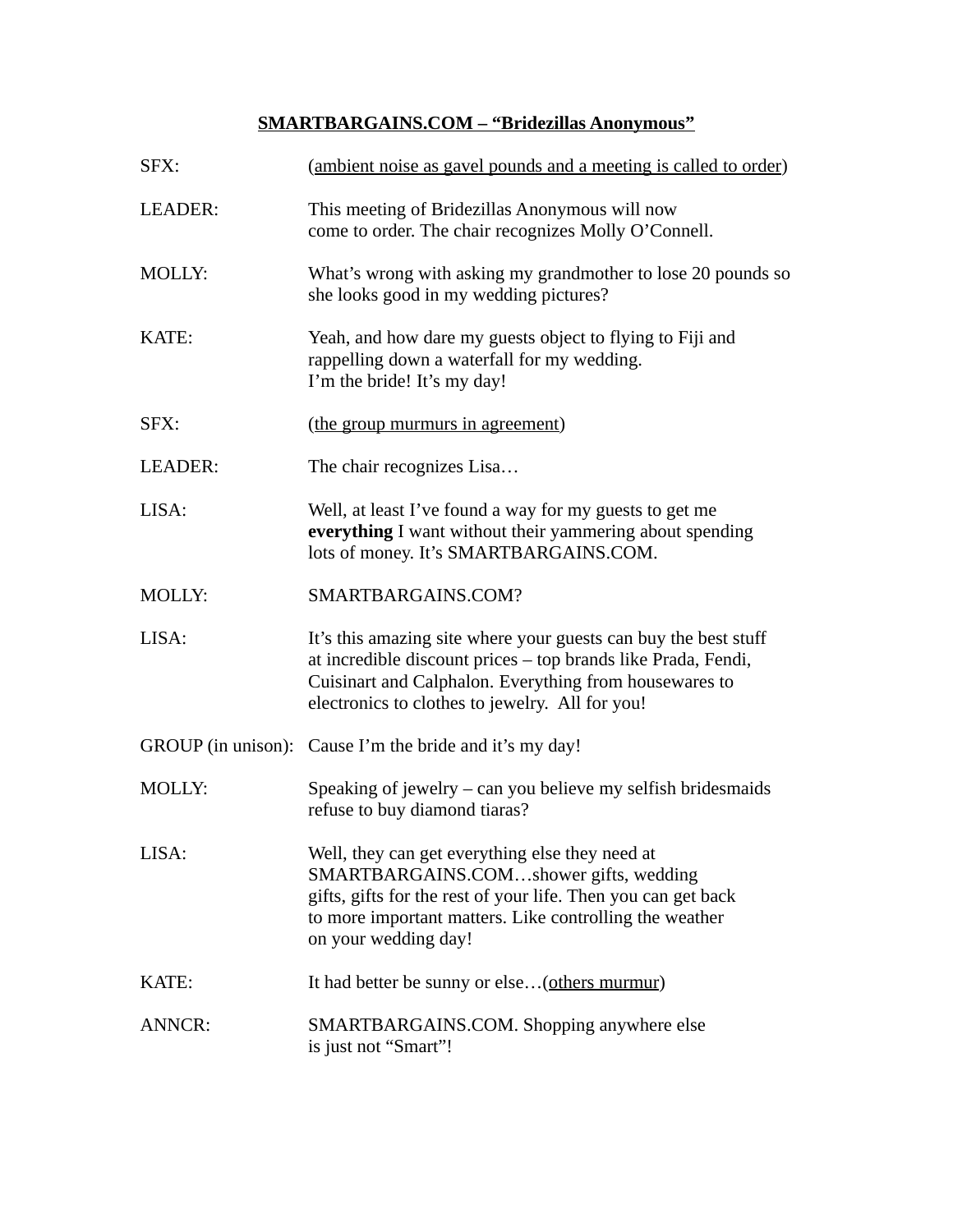## **SMARTBARGAINS.COM – "Bargain Hunters"**

| SHRINK:          | (soothing voice) Alright, members of the Compulsive Bargain<br>Hunters Support Group. How are you doing this week?                                                                                                                                       |
|------------------|----------------------------------------------------------------------------------------------------------------------------------------------------------------------------------------------------------------------------------------------------------|
| <b>CAROLINE:</b> | Well, I've been trying to sell the vowels in my name to<br>"Wheel of Fortune," but they won't return my calls!                                                                                                                                           |
| <b>BETTY:</b>    | Visitors to my house keep complaining about my Bring-Your-<br>Own-Toilet-Paper policy!                                                                                                                                                                   |
| JOAN:            | My daughter objected to my idea about serving refried refried<br>beans at her wedding reception!                                                                                                                                                         |
| SHRINK:          | Ladies, ladies. How would you like to discover a whole new way<br>of scoring great bargains withoutwell, suffering?                                                                                                                                      |
| <b>CAROLINE:</b> | Really? Talk fast $-$ I'm hoping to sell one of my kidneys during<br>my lunch hour.                                                                                                                                                                      |
| SHRINK:          | It's called SMARTBARGAINS.COM. The deals are incredible!                                                                                                                                                                                                 |
| <b>BETTY:</b>    | Deals? You mean I can stop buying brown bananas?                                                                                                                                                                                                         |
| JOAN:            | No more year-old Halloween candy?                                                                                                                                                                                                                        |
| SHRINK:          | Well, not exactly, but at SMARTBARGAINS.COM, you'll get up<br>to 70% off first quality, top-brand designer clothes for men and<br>women, luxury European designer handbags, hundreds off butter-<br>soft high-thread-count sheet sets, jewelry and more! |
| <b>CAROLINE:</b> | Wow. Premium goods, discount prices, keep my kidney?                                                                                                                                                                                                     |
| SHRINK:          | Keep your kidney, your arm AND your leg. Not to mention your<br>sanity.                                                                                                                                                                                  |
| BETTY:           | Works for me!                                                                                                                                                                                                                                            |
| JOAN:            | SMARTBARGAINS.COM, eh?                                                                                                                                                                                                                                   |
| CAROLINE:        | Your kidney will thank you.                                                                                                                                                                                                                              |
| ANNCR:           | SMARTBARGAINS.COMunbelievable deals, log on now.                                                                                                                                                                                                         |
|                  |                                                                                                                                                                                                                                                          |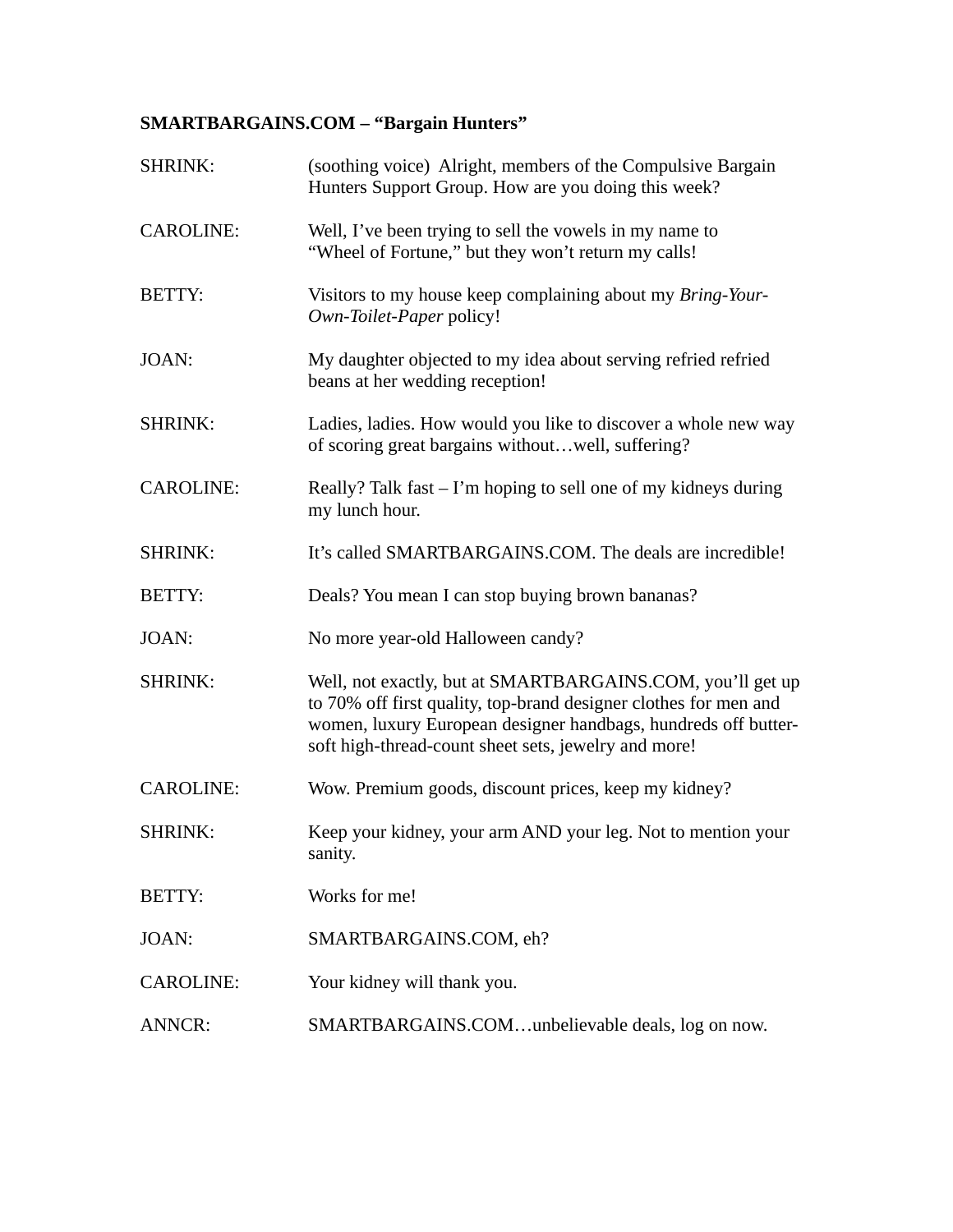### **SMARTBARGAINS.COM (:60 Radio – "Renovation")**

| <b>MUSIC:</b> | (open with SmartBargains.com jingle)                                                                                                 |
|---------------|--------------------------------------------------------------------------------------------------------------------------------------|
| F&S:          | Attention (test market) Shoppers                                                                                                     |
| FRAN:         | This is Fran                                                                                                                         |
| SYLVIA:       | and this is Sylvia                                                                                                                   |
| F&S:          | Have we got a deal for you!                                                                                                          |
| FRAN:         | So I'm thinking about redecorating                                                                                                   |
| SYLVIA:       | Finally! Your house hasn't changed since they switched Darrins on Bewitched!                                                         |
| FRAN:         | As if we wouldn't notice!                                                                                                            |
| SYLVIA:       | Totally different face!                                                                                                              |
| FRAN:         | Of course, my Murray's worried about the cost                                                                                        |
| SYLVIA:       | (sfx clicking computer) At SMARTBARGAINS.com, you can afford<br>to update every room in that '70s time warp you call a house!        |
| FRAN:         | (sfx clicking) Would you look at that! SMARTBARGAINS.COM<br>has brand-name drapes, accent furniture, housewares                      |
| SYLVIA:       | Honey, last week, I scored a set of Calphalon pans that weren't<br>just a dealthey were a steal!                                     |
| FRAN:         | (clicking) Plush rugs! Designer bedding! Massaging showerheads!                                                                      |
| SYLVIA:       | SMARTBARGAINS.COM always has unbeatable deals, from<br>the kitchen to the bedroom and every room in between!                         |
| FRAN:         | That's it. My house is getting a makeover!                                                                                           |
| SYLVIA:       | (clicking) Great. Now let's makeover Murray!                                                                                         |
| FRAN:         | You think?                                                                                                                           |
| SYLVIA:       | Trust me. Leisure suits are not coming back.                                                                                         |
| <b>ANNCR:</b> | When you shop at SMARTBARGAINS.COM, nobody has to know you<br>didn't pay full price. SMARTBARGAINS.COM. Click! You got a great deal. |
| MUSIC:        | (SmartBargains.com jingle)                                                                                                           |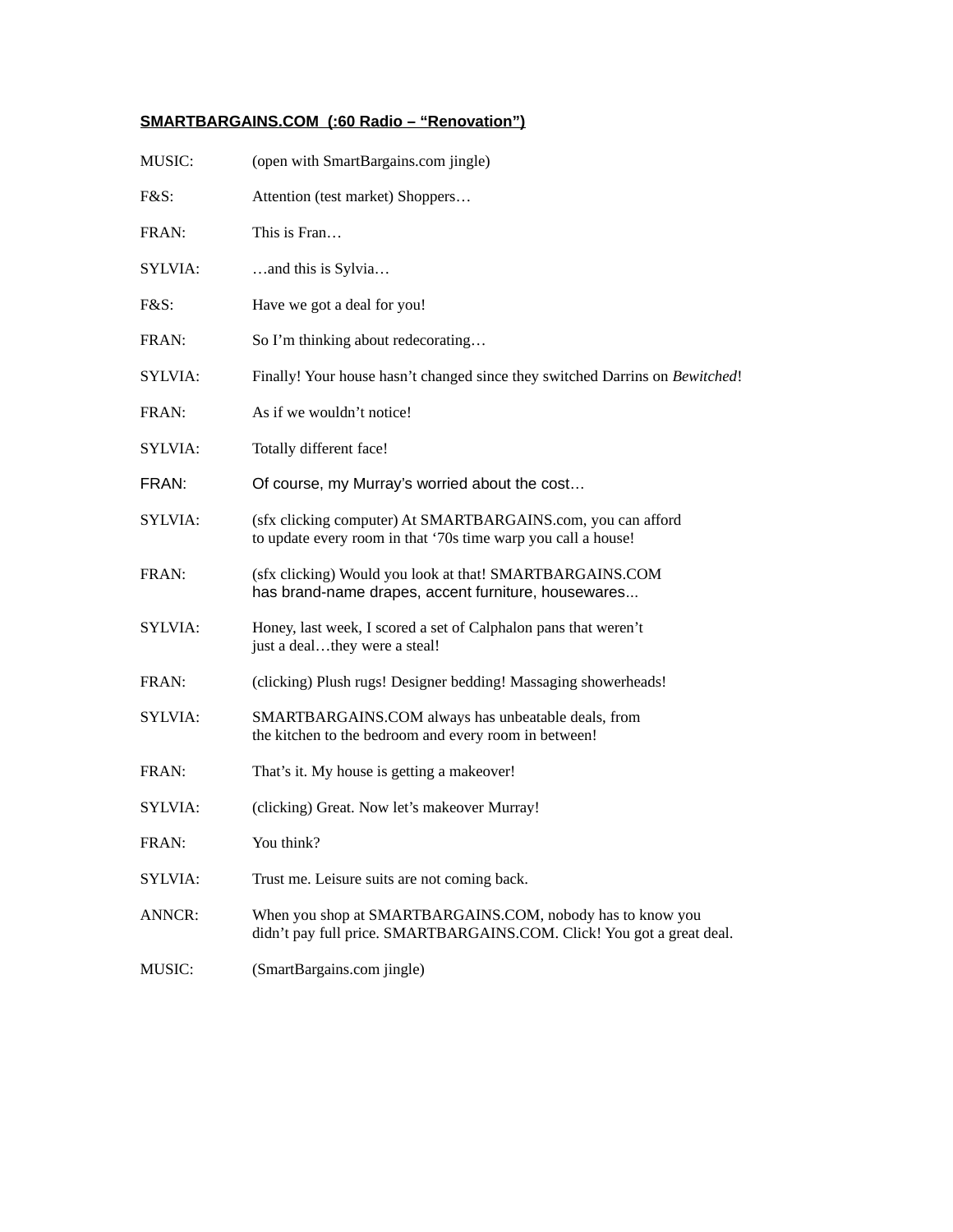#### M.L. STERN INVESTMENTS -- :60 Radio – "Fire Chief"

| SFX:                                    | (establish the arrival of a firetruck or fire engine w/out using siren SFX)                                                                                                      |
|-----------------------------------------|----------------------------------------------------------------------------------------------------------------------------------------------------------------------------------|
| <b>FIRE CHIEF:</b>                      | Ma'am, you reported a cat up a tree?                                                                                                                                             |
| WIFE:                                   | Actually, it's my husband.<br>(sarcastically) Jerrythe fire department's here!                                                                                                   |
| <b>JERRY:</b>                           | I'm not coming down!                                                                                                                                                             |
| <b>FIRE CHIEF:</b>                      | Lemme guess. He's been checking his quarterly stock reports<br>and the market volatility's freaking him out.                                                                     |
| WIFE:                                   | Wow, how'd you know?                                                                                                                                                             |
| FIRE CHIEF:                             | (matter of factly) Third husband this week.                                                                                                                                      |
| WIFE:                                   | Oh                                                                                                                                                                               |
| <b>FIRE CHIEF:</b>                      | (speaks through bullhorn) Jerry, c'mon down and call M.L. Stern.<br>They specialize in fixed-income investments, like tax-free<br>municipal bonds.                               |
| <b>JERRY:</b>                           | I think I'm safer hiding my money inside this tree                                                                                                                               |
| SFX:                                    | (Jerry stuffing dollar bills inside hole in a tree)                                                                                                                              |
| FIRE CHIEF:                             | (through bullhorn) But when you buy municipal bonds from M.L. Stern,<br>the after-tax return can actually outperform stocks. Growth without stress!<br>Isn't that what you want? |
| JERRY:                                  | Right now, I just want this squirrel off my hand! Yowwww!                                                                                                                        |
| SFX:                                    | (squealing squirrel attached to man's hand)                                                                                                                                      |
| MICKEY:                                 | I'm Mickey Stern, president of M.L. Stern. For information on tax-free<br>municipal bonds and more, visit our web site at www.mlstern.com, or<br>call 1-800-765-2200.            |
| <b>FIRE CHIEF:</b>                      | (through bullhorn) That's 1-800-765-2200.                                                                                                                                        |
| JERRY:                                  | Okay, I'll call on one condition.                                                                                                                                                |
| <b>FIRE CHIEF:</b>                      | You get to ride in the fire truck?                                                                                                                                               |
| JERRY: (impressed) Wow, how'd you know? |                                                                                                                                                                                  |
| <b>FIRE CHIEF</b><br><b>AND WIFE:</b>   | (in unison) Third husband this week.                                                                                                                                             |
| <b>ANNCR:</b>                           | M.L. Stern is a Pacific Life Company, Member NASD and SIPC.                                                                                                                      |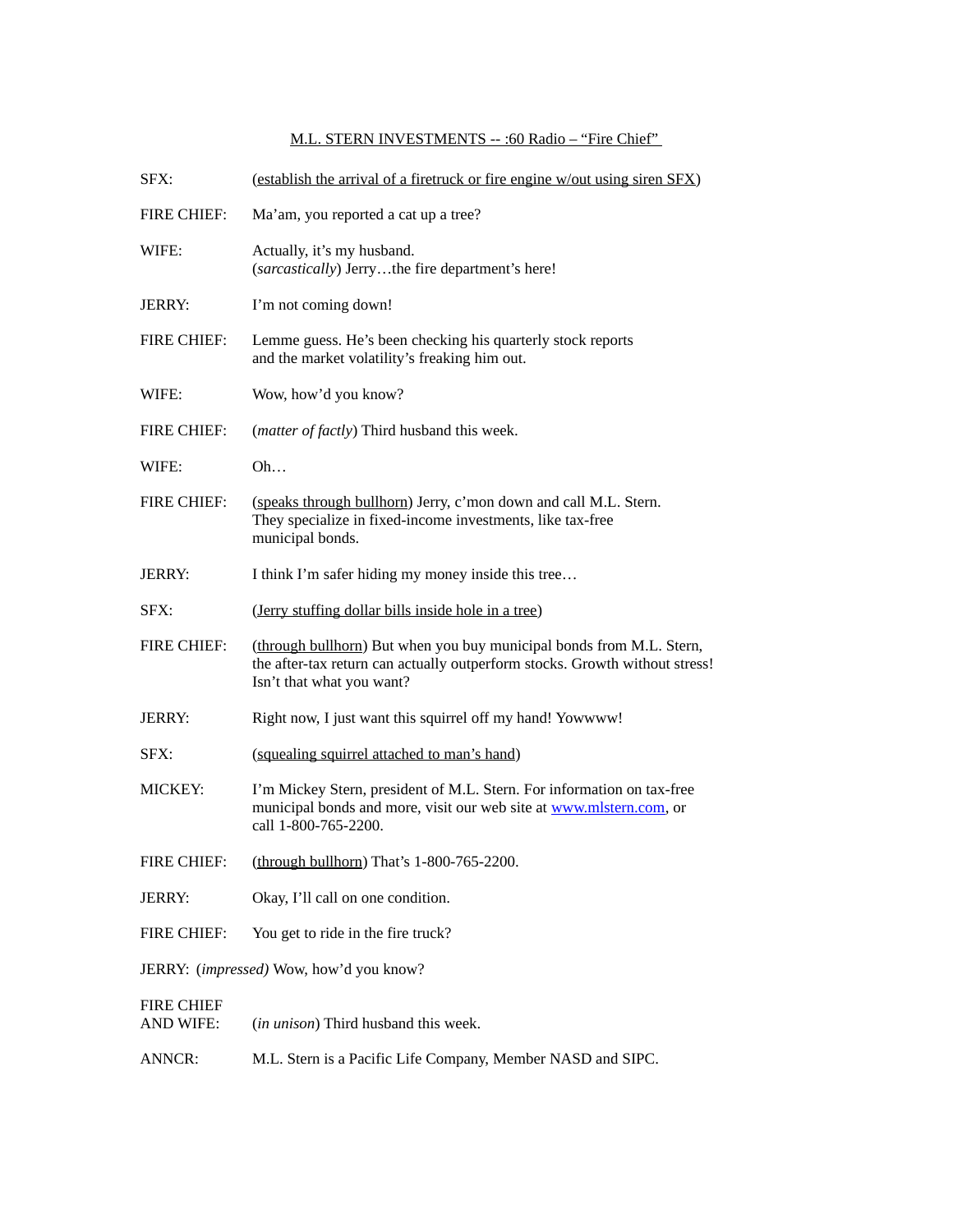#### **M.L. STERN -- :60 Radio – "Hidden Treasures"**

| ANNCR: | These days, people who've been burned by the stock market are<br>putting their money in the darndest places!                                                                                                                   |
|--------|--------------------------------------------------------------------------------------------------------------------------------------------------------------------------------------------------------------------------------|
| WOMAN: | Okay, I've hidden 10 grand under the azalea bushesand sewn<br>our loose change into the lining of Timmy's coat!                                                                                                                |
| SFX:   | (heavy sound of tons of change jangling inside kid's coat)                                                                                                                                                                     |
| TIMMY: | Mommy, Mommy! I can't move!                                                                                                                                                                                                    |
| ANNCR: | But instead of hoarding your money                                                                                                                                                                                             |
| MAN:   | Roll over, Velma. I've gotta shove these T-bills under the mattress!                                                                                                                                                           |
| ANNCR: | Why not invest in tax-free municipal bonds from M.L. Stern?                                                                                                                                                                    |
| WOMAN: | Herb, did you say you hid our Christmas Club cash under the<br>fish tank or the septic tank?                                                                                                                                   |
| ANNCR: | The fact is, if you compare the after-tax total return of municipal<br>bonds to stocks - which most investors equate with growth - bonds<br>can actually outperform stocks -- without all that stomach-churning<br>volatility! |
| MAN:   | Gol' durn it, Velma. Why'd you have to bury the kids' college<br>fund nexttothepythonpit?                                                                                                                                      |
| SFX:   | (at the man's line ends, his voice gets tighter, as if the python<br>has wrapped itself around him and we hear the sound of a<br>snake hissing and rattling its tail)                                                          |
| ANNCR: | M.L. Stern works hard to make your money work harder.<br>To find out more about your full range of investment options,<br>visit us at www.mlstern.com, or call 1-800-765-2200.<br>That's 1-800-765-2200.                       |
| ANNCR: | M.L. Stern is a Pacific Life Company. Member NASD and SIPC.                                                                                                                                                                    |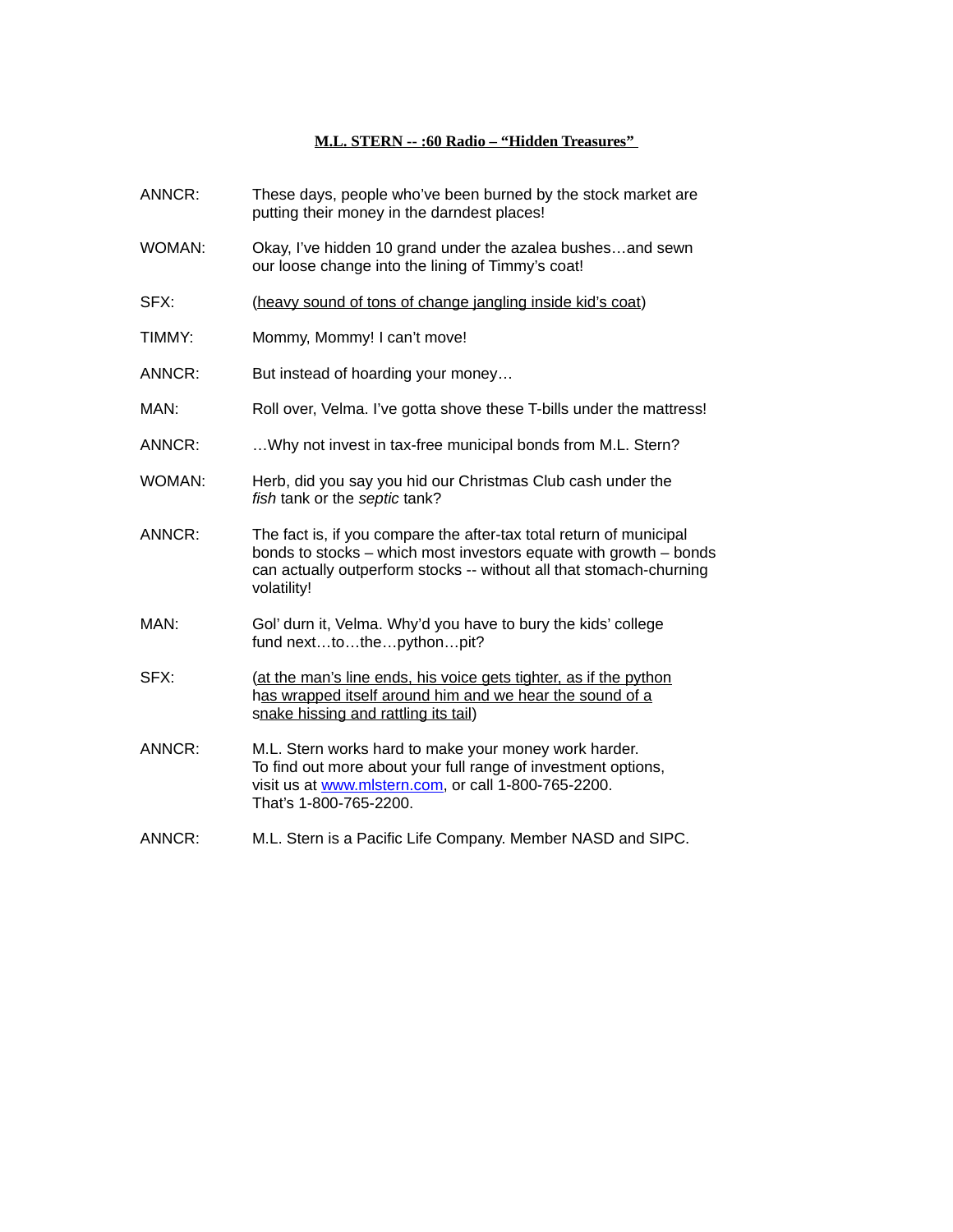As we hear rock music playing and 40 something Dad walks DORM? into son's college dorm room

SFX/MUSIC DAD (trying to sound hip): WASSUP, BOO?

in the background, door opens KYLE (startled): DAD! WHAT ARE YOU DOING IN MY

DAD: I'M YOUR NEW ROOMIE, HOMEY!

KYLE (shocked): WHAT?!

DAD: FOR YEARS, YOU'VE BEEN ENCOURAGING ME TO GO BACK TO SCHOOL FOR MY M.B.A., SO HERE I AM, PLAYA!

KYLE: B-B-B-BUT DAD, I WAS THINKING YOU COULD GET YOUR M.B.A*. ONLINE* AT JONES INTERNATIONAL UNIVERSITY, THE FIRST AND BEST WEB-BASED UNIVERSITY!

DAD (still trying to sound young): FASHEEZY, MACK DADDY?

KYLE: WITH J.I.U., YOU CAN TAKE CLASSES ANYTIME YOU WANT. NIGHTS, WEEKENDS, WHENEVER!

DAD: SWEE-EEEE-EET!

KYLE: AND THE BEST PART IS, YOU CAN KEEP YOUR JOB AND *LIVE AT HOME WITH MOM* WHILE YOU DO IT!

DAD: YOU MEAN, I CAN GET MY M.B.A. 24-7 FROM THE CONVENIENCE OF MY CRIB? THAT'S OFF THE HOOK, KYLE!

KYLE: SO, DAD…ER, DUDE…PROMISE ME YOU'LL ENROLL AT JONES INTERNATIONAL UNIVERSITY, OKAY?

SFX Dad opens door to leave DAD: AS SOON AS I TELL MY DAWGS I GOTTA MISS THE KEGGER ON FRIDAY NIGHT!

> ANNCR: FOR MORE INFORMATION, CALL 1-800-811- 5663 FOR DETAILS, OR LOG ON AT WWW DOT JONES INTERNATIONAL DOT EDU…NOW!

SFX punk music blasting COED: YO, KYLE. WHO'S THAT MIDDLE AGED GUY WAVING AT YOU FROM THE MOSH PIT?

KYLE (embarrassed): Never saw him before in my life.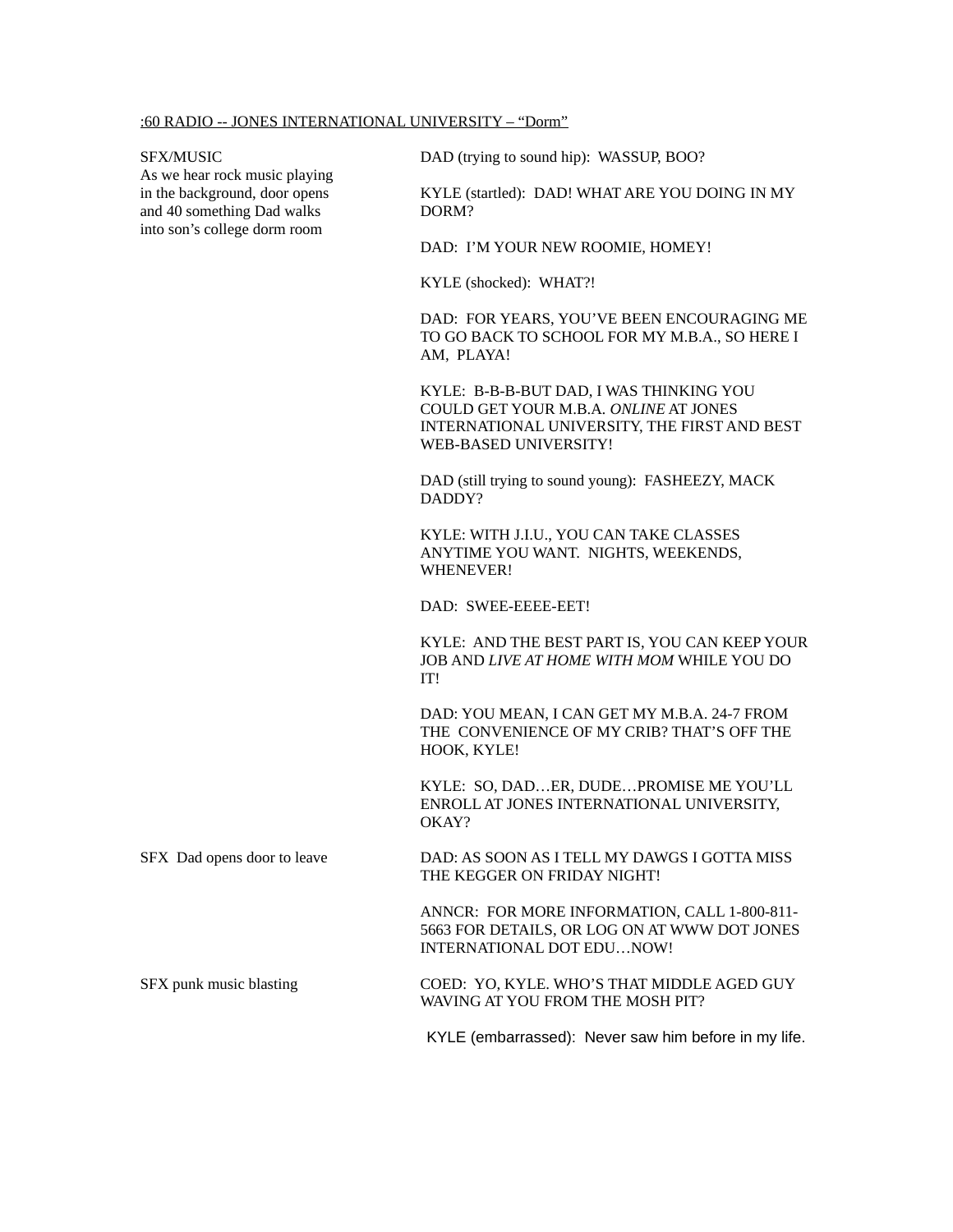:60 G.A.C. – "Motel"

As we hear GAC music video playing bursts into motel room **HERE?** 

SFX/MUSIC: MAN: A-HA! I KNEW IT!

in the background, door opens and man WOMAN: B-B-BRAD! WHAT ARE YOU DOING

MAN: OH, BEV! I KNEW WE WERE HAVING PROBLEMS, BUT…OKAY, WHERE IS HE? UNDER THE BED?

WOMAN: WHO?

MAN: I KNOW YOU'RE HAVING AN AFFAIR -- I'VE SEEN YOUR CAR PARKED OUTSIDE THIS MOTEL EVERY DAY FOR WEEKS!

WOMAN: OH, THAT. WELL, BRAD. I GUESS IT'S TIME TO CONFESS…I LOVE YOU, BUT…

MAN: …IS IT FERNANDO THE POOL BOY?

WOMAN: …THERE'S SOMETHING LACKING IN MY LIFE AND I HAD TO GO OUTSIDE OUR MARRIAGE TO FIND IT!

MAN: RAJESH, YOUR YOGA INSTRUCTOR?

WOMAN: NO, BRAD. IT'S G.A.C. GREAT AMERICAN COUNTRY. OUR SATELLITE PROVIDER DOESN'T HAVE IT, AND I'VE GOTTA HAVE IT…EVERY DAY!

MAN: SO YOU'VE BEEN COMING TO THIS CHEAP MOTEL ON YOUR LUNCH HOURS TO WATCH G.A.C.?

WOMAN: YES, BRAD. *THEIR* SATELLITE SERVICE CARRIES IT!

MAN: WELL, FOR HEAVEN'S SAKE! I'LL JUST CALL *OUR* SATELLITE SERVICE AND SAY WE WANT G.A.C., ASAP!

WOMAN: WOULD YOU DO THAT FOR ME, LOVE MUFFIN?

MAN: ANYTHING FOR YOU, PUMPKIN FACE!

SFX: coin drops into slot, bed vibrates WOMAN: OKAY, WHILE YOU'RE AT IT…COULD YOU LOOK INTO GETTING ONE OF THESE BEDS? WHEEE!

> ANNCR: G.A.C. GREAT AMERICAN COUNTRY. TV'S HOTTEST COUNTRY MUSIC NETWORK. SEE WHAT YOU'VE BEEN MISSING!